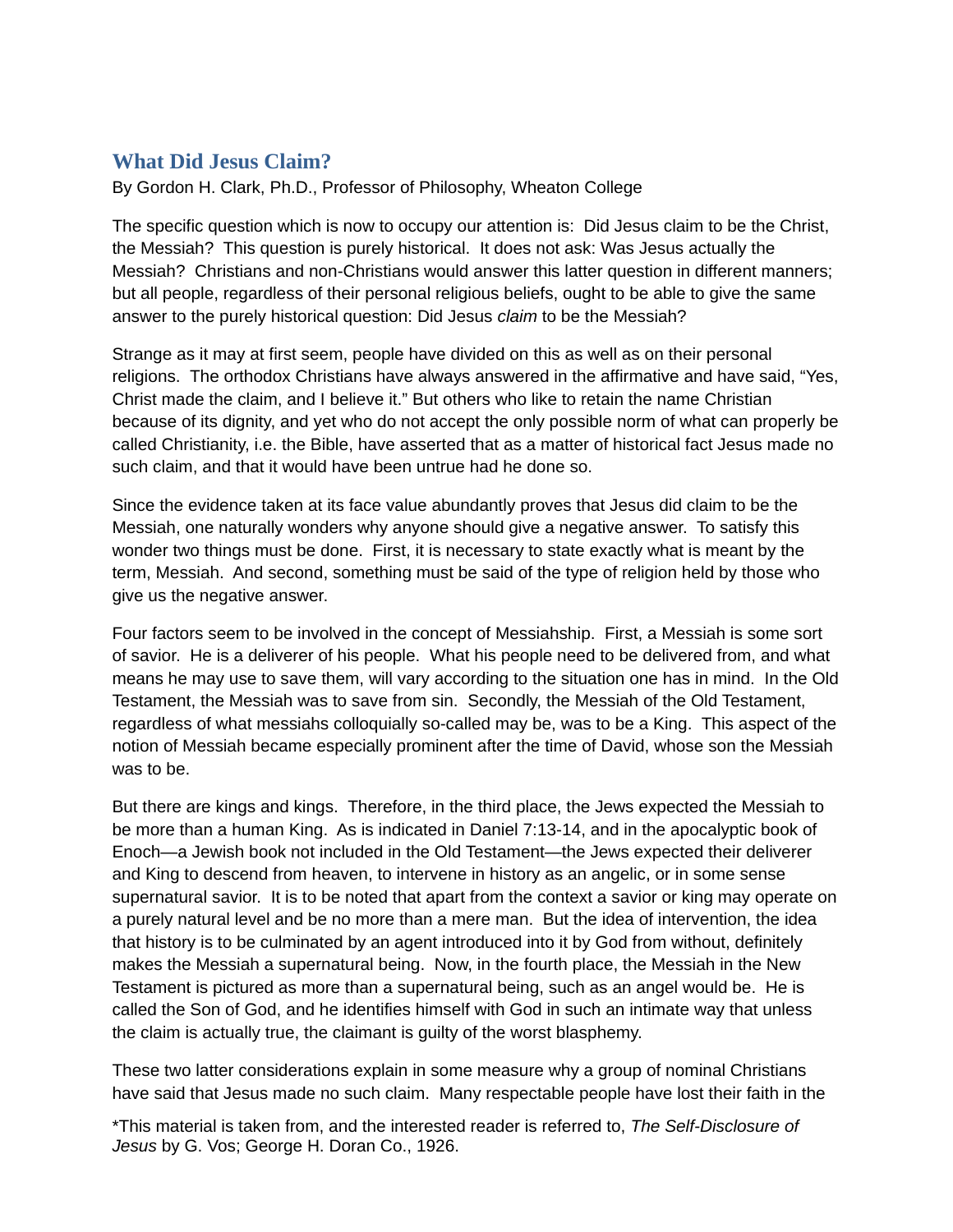truth of the Bible, and yet they continue to think of Jesus as a most excellent teacher and example. They feel the attraction of his personality. Since, therefore, they regard him as an example to be followed and not as one who satisfies God's justice by the sacrifice of himself on the cross for sin, they consider it derogatory of him to attribute to him the claim that he was the Jewish Messiah. If that claim should be admitted, they would be forced to sever all ties of admiration toward him, and this they are not prepared to do. To make the situation clearer, an illustration may be used. Suppose someone in Italy should approach Mussolini and say, "My dear sir, I admire your ability to play the violin"—I do not know whether Mussolini plays the violin or not, but other Roman emperors have done so—"but I think you are the world's worst ruler."

Obviously there could be little friendship between that man and Mussolini, because whatever Mussolini thinks of his alleged musical ability, it is quite certain that he regards himself quite highly as a ruler. In a somewhat similar fashion, a person who thinks that he is Messiah naturally views all his actions and directs all his thoughts with reference to this stupendous claim. Nothing that he does is unrelated to his consciousness that he is the Messiah. Therefore, if someone should come to him and say, "My dear sir, I consider you a rather remarkable teacher and an altogether excellent example, but I cannot abide your foolish notion that you are a special messenger from God," obviously there can be no friendship between the two. In fact, a person who did not believe in the supernatural would never consider as an excellent example one who claimed to be Messiah. He would rather regard such a claimant as insane. Therefore those who have been attracted by Jesus' teaching, but have refused to accept him as the Lord, have been forced to assert that he did not claim to be the Messiah.

These people now faced the necessity of tampering with the historical evidence which was so preponderantly opposed to them. At first they tried to make a dogmatic denial, but this under the light of scholarly research proved too crude. Then some adopted an agnostic position, and said nothing definitely could be known about the whole matter. This was soon seen to be an unattractive confession of failure. Then various compromises were tried. Perhaps Jesus was at first sane and made no such claim, but later toyed with the notion that he possibly might be or become the Messiah. And finally, the theory was advanced that while he claimed to be Messiah, he did not mean what he said. That is, the Jews were in his day somewhat primitive and given to superstition. The message which Jesus had to preach was an unfamiliar one of universal brotherhood, and so he attempted to teach them the new message in familiar words, he talked of Messiahships because it was a notion they understood, and hoped thereby to explain his golden rule and other ethical precepts.

After some seventy-five years of discussion of the technicalities of this problem, no answer can be maintained except the original affirmation: Jesus claimed to be the Messiah, the Christ.\* More progress can now be made by examining at least one part of the actual claim. In the Gospel according to Matthew, chapter twenty-one, Jesus illustrates his claim by the parable of the wicked husbandmen. Briefly the story is that a man rented his vineyard to husbandmen who refused to pay the rent. The servants whom the owner sent to collect the rent, they maltreated, until finally the owner sent his son, who, being the heir, had more authority than the servants. The husbandmen killed the son and plotted to seize his inheritance permanently.

\*This material is taken from, and the interested reader is referred to, *The Self-Disclosure of Jesus* by G. Vos; George H. Doran Co., 1926.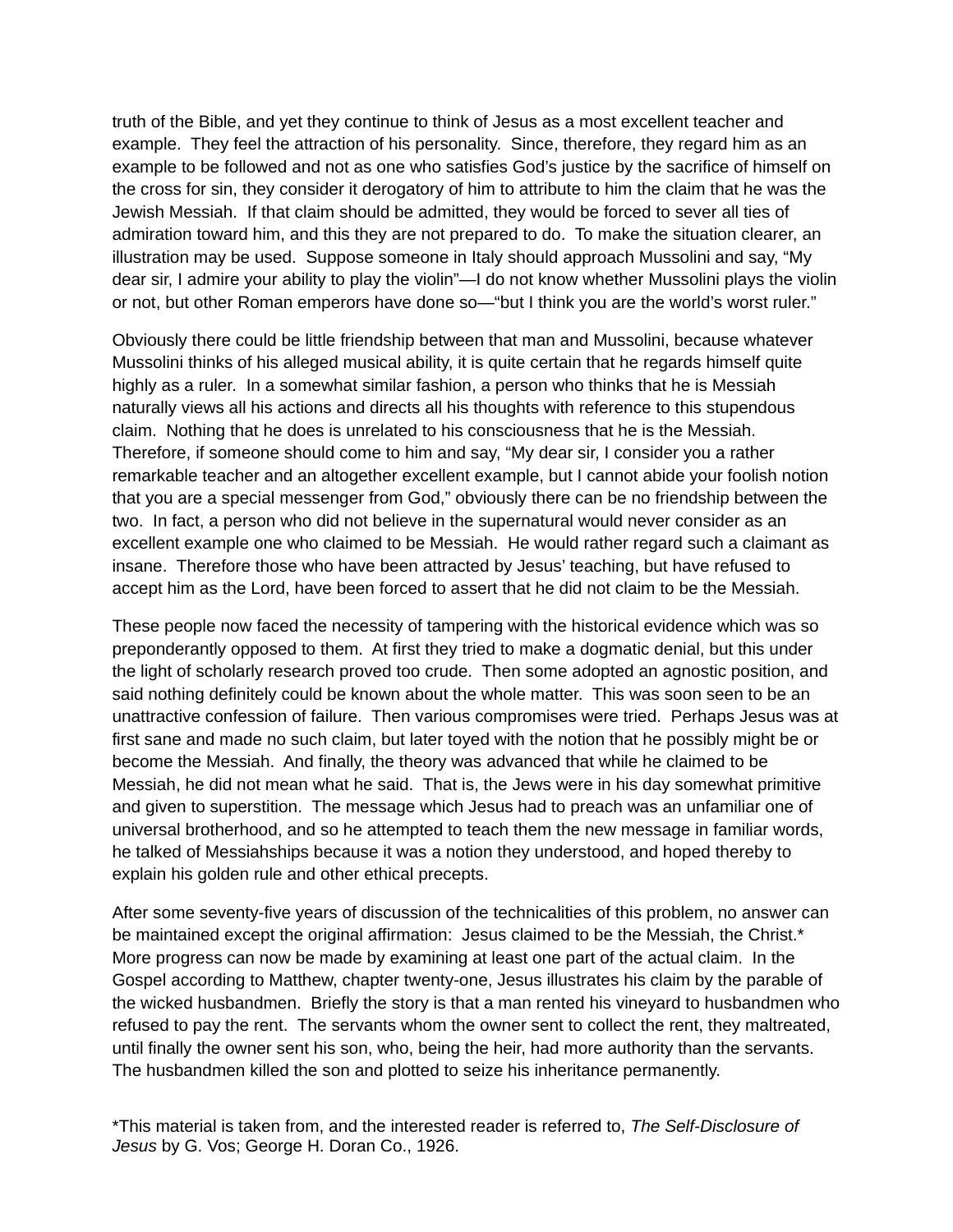In its main details the interpretation of the parable is easy. By Matthew's own statement the husbandmen represent the Jewish nation, particularly its religious leaders; the servants whom the owner sent to collect the rent are obviously the Old Testament prophets. Note next that the son occupies a higher station than the servants, for the simple reason that he is the son. The servants do their master's bidding and no doubt are paid, but the son is not paid, he is the heir of the vineyard. This parable therefore teaches that the Son of God is on a much higher plane than any of the Old Testament prophets, indeed he is the prospective owner of Israel. It is further implied in the parable that the Son is the last and final ambassador whom God sends to the Jewish nation. After the Son is sent, no further attempts are to be made to collect the rent. Since, therefore, the Son is the highest messenger of God conceivable, the husbandmen, because they reject him, suffer complete destruction. With the intervention of the Messiah in Jewish history, and with the Jew's rejection of him, God's dealings with the Jewish theocracy are ended.

Jesus closes the parable by asking the Pharisees, "When therefore the lord of the vineyard shall come, what will he do unto those husbandmen?" They say unto him, "He will miserably destroy those wicked men, and will let out the vineyard to other husbandmen, who shall render him the fruits in their season."

This answer which the Pharisees gave Jesus, while plausible, is only half correct; and he immediately proceeds to tell them how and why they have made a mistake. The answer as given assumes that nothing more radical would follow Christ's rejection than a change of administration, that Caiaphas and his colleagues would be turned out of office, a new high priest put in his place, after which things would go on as before. This answer, however, does not do justice to the gravity of rejecting the Son of God, and betrays the ignorance of the Pharisees with respect to the nature of the Messiah.

Jesus saith unto them, "Did ye never read in the Scriptures: The stone which the builders rejected, the same was made the head of the corner; this was from the Lord, and it is marvelous in our eyes?"

The correction which Jesus makes amounts to no less than this: in the reconstruction following the destruction of the wicked husbandmen, the Son will occupy the most important place and will therefore receive full vindication and supreme honor. Note also parenthetically that this honor given to the Son implies, though it is not explicitly mentioned in this place, that after his death at the hands of the husbandmen he will be raised from the dead.

In saying that the Son is to be made the head of the corner, Jesus was trying to impress on his hearers that the Messiah was a greater person than they thought. The Messianic office is not like the office of prophet which God might give to various men of various abilities. But it is an office of such high rank that only one person could fill it, namely the Son. He was chosen because he was the Son.

The word savior may mean much or little, depending on the context. So may the word king. Had Jesus claimed merely to be a savior, the Pharisees might have thought him deluded, but they would not have charged him with blasphemy. When, therefore, on this occasion Jesus

\*This material is taken from, and the interested reader is referred to, *The Self-Disclosure of Jesus* by G. Vos; George H. Doran Co., 1926.